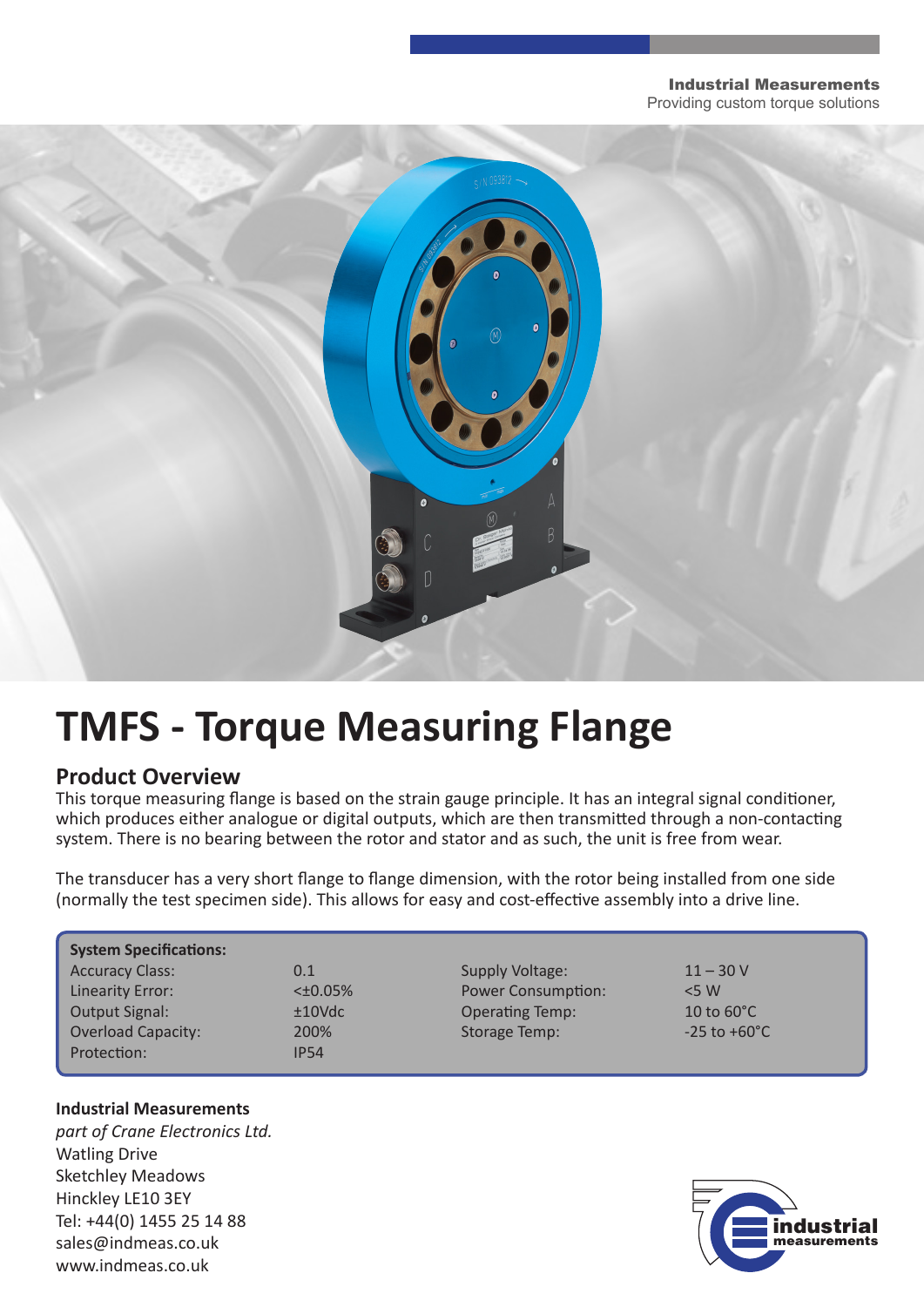#### Industrial Measurements

Providing custom torque solutions

| <b>Model No.</b> | <b>Rated Torque</b><br>(Nm) | <b>Max Speed</b> | <b>Torsional</b><br><b>Stiffness</b><br>(kNm/rad) | <b>Total Weight</b><br>(Kg) | <b>Rotor Weight</b><br>(Kg) | <b>Rotor Inertia</b><br>$(Kg.m2 (10-3))$ |
|------------------|-----------------------------|------------------|---------------------------------------------------|-----------------------------|-----------------------------|------------------------------------------|
| TMFS50           | 50                          | 15000            | 66                                                | 2.3                         | 0.9                         | 1.5                                      |
| <b>TMFS100</b>   | 100                         | 15000            | 238                                               | 2.35                        | 0.95                        | 1.6                                      |
| TMFS200          | 200                         | 15000            | 375                                               | 3.3                         | 1.7                         | 4.0                                      |
| <b>TMFS500</b>   | 500                         | 12000            | 945                                               | 4.9                         | 3.0                         | 11.6                                     |
| <b>TMFS1000</b>  | 1000                        | 12000            | 1462                                              | 4.9                         | 3.0                         | 11.1                                     |
| <b>TMFS2000</b>  | 2000                        | 10000            | 3220                                              | 7.0                         | 4.5                         | 25.2                                     |
| <b>TMFS3000</b>  | 3000                        | 10000            | 5098                                              | 8.7                         | 6.2                         | 27.8                                     |
| <b>TMFS5000</b>  | 5000                        | 8000             | 11442                                             | 13.0                        | 10.5                        | 91.6                                     |

## **Dimensions**







| <b>Size</b> | <b>Measuring</b><br>Range<br>(Nm) | b1   | b2  | b3   | b4   | b <sub>5</sub> | e <sub>2</sub> | d1<br>g <sub>6</sub> | d2<br>h <sub>6</sub> | d3  | dd4 | d <sub>5</sub> | d6  | <b>TK</b> | g              | h     |     | i  | m  |
|-------------|-----------------------------------|------|-----|------|------|----------------|----------------|----------------------|----------------------|-----|-----|----------------|-----|-----------|----------------|-------|-----|----|----|
| 1           | 50                                | 40.5 | 6.5 | 25   | 25   | 8.5            | 2.5            | 75                   | 75                   | 172 | 100 | 120            | 124 | 87        | M <sub>6</sub> | 157.5 | 6.4 | 11 | 17 |
| 1           | 100                               | 40.5 | 6.5 | 25   | 25   | 9.5            | 2.5            | 75                   | 75                   | 172 | 100 | 120            | 124 | 87        | M <sub>6</sub> | 157.5 | 6.4 | 11 | 17 |
| 2           | 200                               | 40.5 | 8.5 | 30.5 | 30.5 | 10.2           | 2.5            | 90                   | 90                   | 192 | 120 | 140            | 144 | 105       | M <sub>8</sub> | 167.5 | 8.4 | 14 | 17 |
| 3           | 500                               | 40.5 | 13  | 40.5 | 40.5 | 12.5           | 3              | 110                  | 110                  | 228 | 155 | 175            | 179 | 133       | M12            | 185.5 | 13  | 20 | 17 |
| 3           | 1000                              | 40.5 | 13  | 40.5 | 40.5 | 12.5           | 3              | 110                  | 110                  | 228 | 155 | 175            | 179 | 133       | M12            | 185.5 | 13  | 20 | 17 |
| 4           | 2000                              | 42.5 | 16  | 42.5 | 42.5 | 12.5           | 4              | 140                  | 140                  | 263 | 190 | 210            | 214 | 165       | M14            | 202.5 | 15  | 22 | 17 |
| 4           | 3000                              | 42.5 | 22  | 55   | 42.5 | 18             | 4              | 140                  | 140                  | 263 | 190 | 210            | 214 | 165       | M14            | 202.5 | 15  | 22 | 17 |
| 5           | 5000                              | 64   | 21  | 64   | 64   | 24             | 4              | 174                  | 174                  | 311 | 238 | 255            | 259 | 206       | M18            | 226.5 | 19  | 30 | 34 |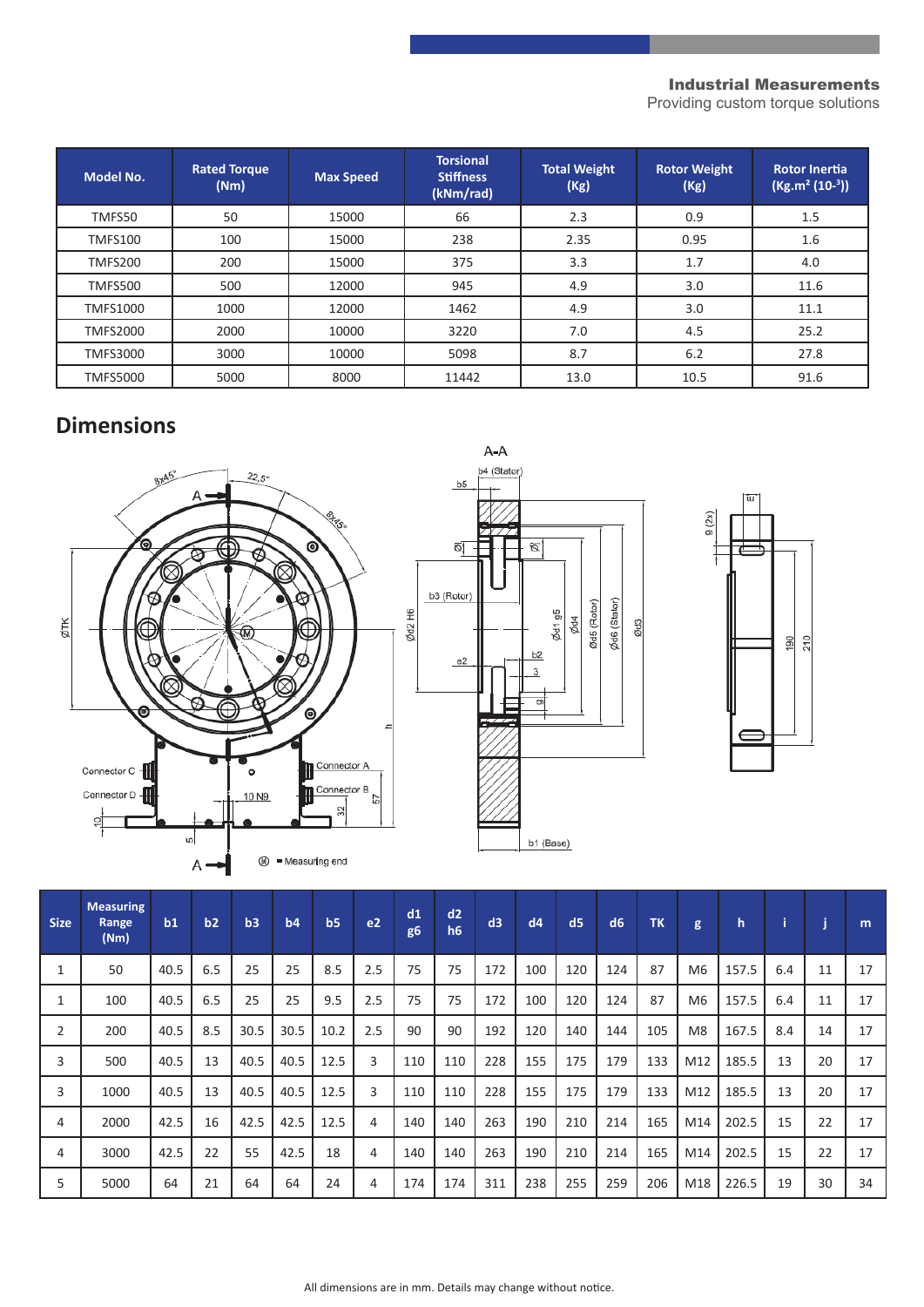#### Industrial Measurements

Providing custom torque solutions

## **Wiring Details**

| <b>PIN</b> | <b>Designation</b>          |   |                                                                           |
|------------|-----------------------------|---|---------------------------------------------------------------------------|
| A          | GND relating to +V supply   | G | N/C                                                                       |
| B          | <b>TXD</b>                  | н | 60 pulses per revolution                                                  |
| C          | V out ±10V for rated Torque |   | N/C                                                                       |
| D          | GND relating to V out       | К | Calibration - Off 0 to 2V<br>- On 3.5 to 30V<br>Input resistance = 10kohm |
| E          | DGND relating to speed/cal  |   | <b>RXD</b>                                                                |
| F          | +V supply 11 to 30V, 4W     | M | Screen in sensor to housing                                               |



| <b>PIN</b> | <b>Designation</b>                             |  |  |  |  |
|------------|------------------------------------------------|--|--|--|--|
| 1          | N/C                                            |  |  |  |  |
| 2          | N/C                                            |  |  |  |  |
| 3          | <b>DGND</b>                                    |  |  |  |  |
| 4          | Calibration - Off 0 to 2V<br>$-$ On 3.5 to 30V |  |  |  |  |
| 5          | TXD (User RS233 option)                        |  |  |  |  |
| 6          | RXD (User RS232 option)                        |  |  |  |  |
|            | OGND                                           |  |  |  |  |



7 Pin